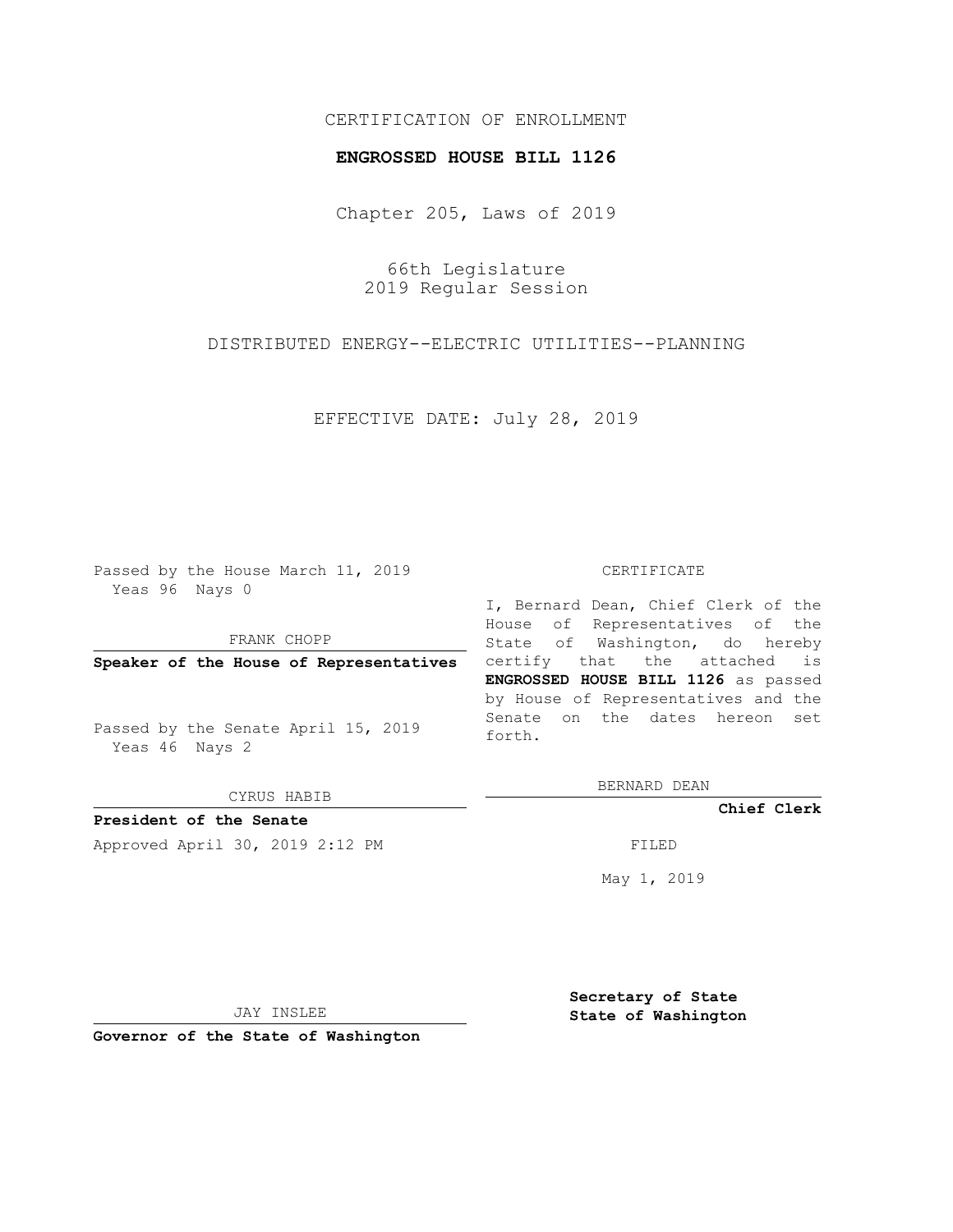## **ENGROSSED HOUSE BILL 1126**

Passed Legislature - 2019 Regular Session

**State of Washington 66th Legislature 2019 Regular Session**

**By** Representatives Morris, Ryu, Wylie, Kloba, and Young

Prefiled 01/11/19. Read first time 01/14/19. Referred to Committee on Environment & Energy.

 AN ACT Relating to enabling electric utilities to prepare for the distributed energy future; and adding a new section to chapter 19.280 3 RCW.

BE IT ENACTED BY THE LEGISLATURE OF THE STATE OF WASHINGTON:

 NEW SECTION. **Sec. 1.** A new section is added to chapter 19.280 6 RCW to read as follows:

 (1) The legislature finds that the proliferation of distributed energy resources across the distribution system is rapidly transforming the relationships between electric utilities and their retail electric customers. The legislature finds that distributed energy resources planning processes will vary from one utility to 12 another based on the unique characteristics of each system. However, distributed energy resources planning processes may allow electric utilities to better anticipate both the positive and negative impacts of this transformation by: Illuminating the interdependencies among customer-sited energy and capacity resources; identifying and quantifying customer values that are not represented in volumetric electricity rates; reducing, deferring, or eliminating unnecessary 19 and costly transmission and distribution capital expenditures; maximizing system benefits for all retail electric customers; and identifying opportunities for improving access to transformative

p. 1 EHB 1126.SL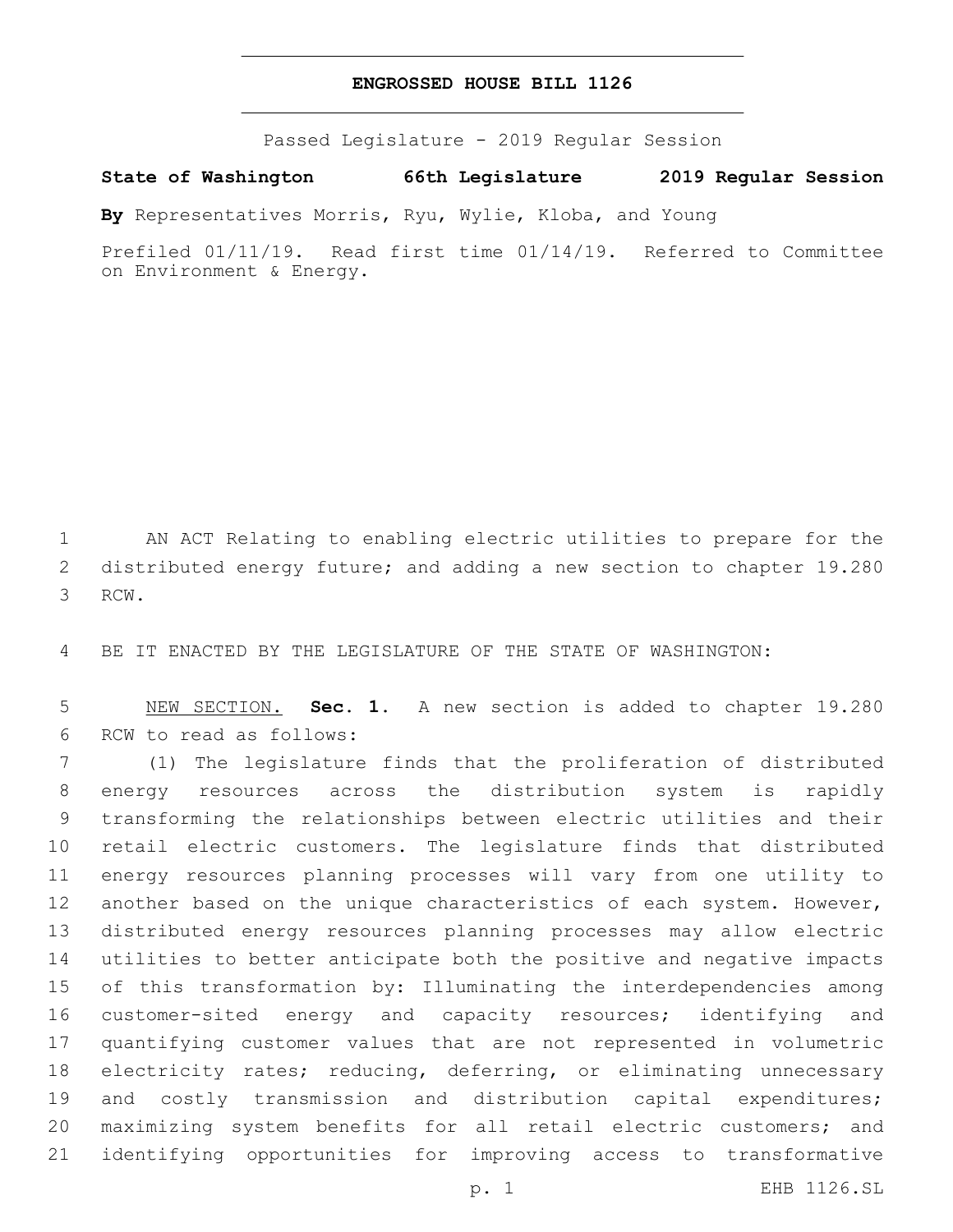technologies for low-income and other underrepresented customer 2 populations.

 (2) Therefore, it is the policy of the state of Washington that any distributed energy resources planning process engaged in by an electric utility in the state should accomplish the following:

 (a) Identify the data gaps that impede a robust planning process as well as any upgrades, such as but not limited to advanced metering 8 and grid monitoring equipment, enhanced planning simulation tools, and potential cooperative efforts with other utilities in developing tools needed to obtain data that would allow the electric utility to quantify the locational and temporal value of resources on the 12 distribution system;

 (b) Propose monitoring, control, and metering upgrades that are supported by a business case identifying how those upgrades will be 15 leveraged to provide net benefits for customers;

 (c) Identify potential programs that are cost-effective and tariffs to fairly compensate customers for the actual monetizable value of their distributed energy resources, including benefits and any related implementation and integration costs of distributed energy resources, and enable their optimal usage while also ensuring reliability of electricity service, such as programs benefiting low-22 income customers;

 (d) Forecast, using probabilistic models if available, the growth 24 of distributed energy resources on the utility's distribution system;

 (e) Provide, at a minimum, a ten-year plan for distribution system investments and an analysis of nonwires alternatives for major transmission and distribution investments as deemed necessary by the governing body, in the case of a consumer-owned utility, or the commission, in the case of an investor-owned utility. This plan should include a process whereby near-term assumptions, any pilots or procurements initiated in accordance with subsection (3) of this section or data gathered via current market research into a similar type of utility or other cost/benefit studies, regularly inform and adjust the long-term projections of the plan. The goal of the plan should be to provide the most affordable investments for all customers and avoid reactive expenditures to accommodate unanticipated growth in distributed energy resources. An analysis that fairly considers wire-based and nonwires alternatives on equal terms is foundational to achieving this goal. The electric utility should be financially indifferent to the technology that is used to

p. 2 EHB 1126.SL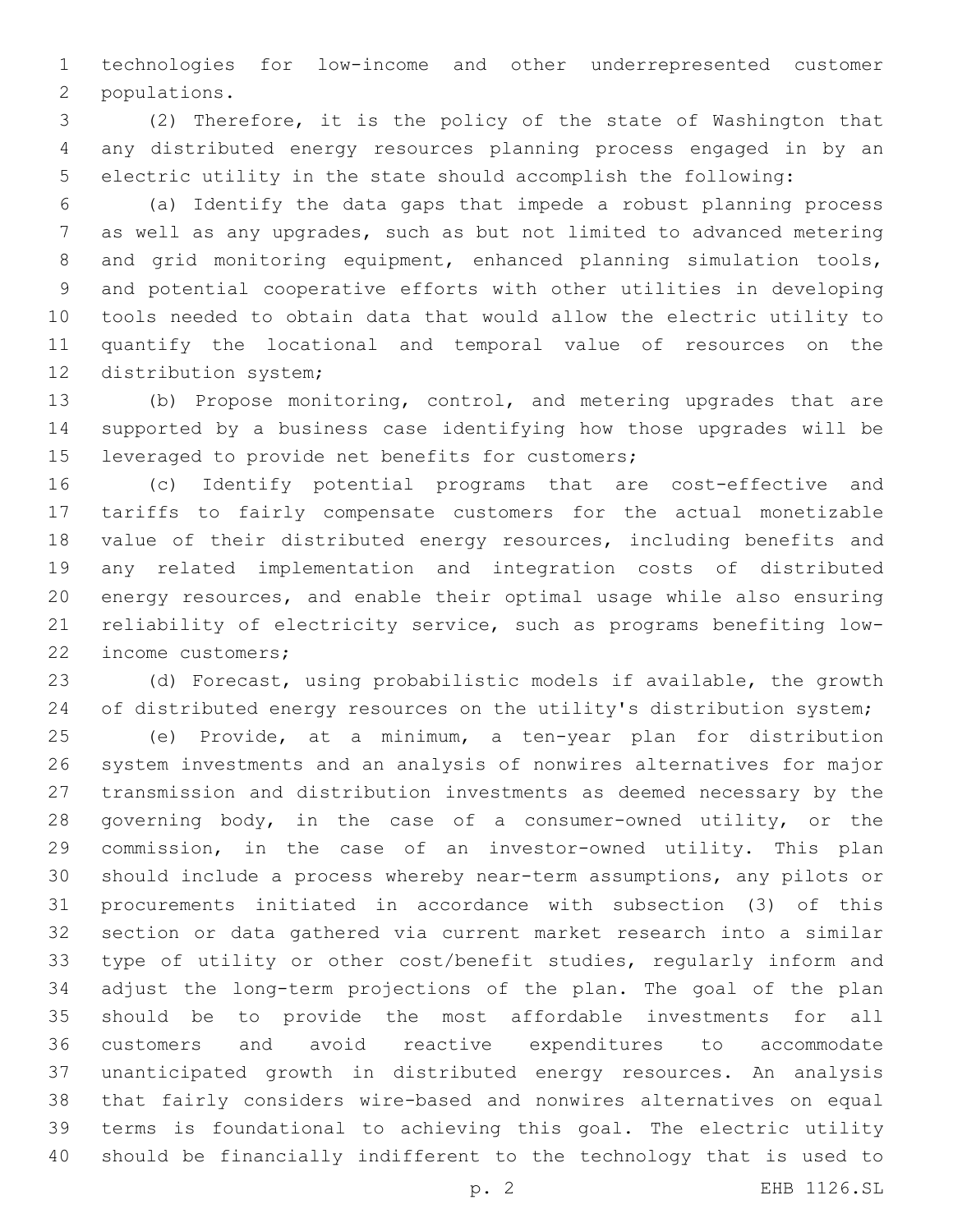meet a particular resource need. The distribution system investment planning process should utilize a transparent approach that involves opportunities for stakeholder input and feedback. The electric utility must identify in the plan the sources of information it relied upon, including peer-reviewed science. Any cost-benefit analysis conducted as part of the plan must also include at least one pessimistic scenario constructed from reasonable assumptions and modeling choices that would produce comparatively high probable costs and comparatively low probable benefits, and at least one optimistic scenario constructed from reasonable assumptions and modeling choices that would produce comparatively low probable costs and comparatively 12 high probable benefits;

 (f) Include the distributed energy resources identified in the plan in the electric utility's integrated resource plan developed under this chapter. Distribution system plans should be used as inputs to the integrated resource planning process. Distributed energy resources may be used to meet system needs when they are not needed to meet a local distribution need. Including select distributed energy resources in the integrated resource planning process allows those resources to displace or delay system resources 21 in the integrated resource plan;

 (g) Include a high level discussion of how the electric utility is adapting cybersecurity and data privacy practices to the changing distribution system and the internet of things, including an 25 assessment of the costs associated with ensuring customer privacy; and

 (h) Include a discussion of lessons learned from the planning cycle and identify process and data improvements planned for the next 29 cycle.

 (3) To ensure that procurement decisions are based on current cost and performance data for distributed energy resources, a utility may procure cost-effective distributed energy resource needs as identified in any distributed energy resources plan through a process that is price-based and technology neutral. Electric utilities should consider using competitive procurements tailored to meet a specific need, which may increase the utility's ability to identify the lowest cost and most efficient means of meeting distribution system needs. If the projected cost of a procurement is more than the calculated system net benefit of the identified distributed energy resources, the governing body, in the case of a consumer-owned utility, or the

p. 3 EHB 1126.SL